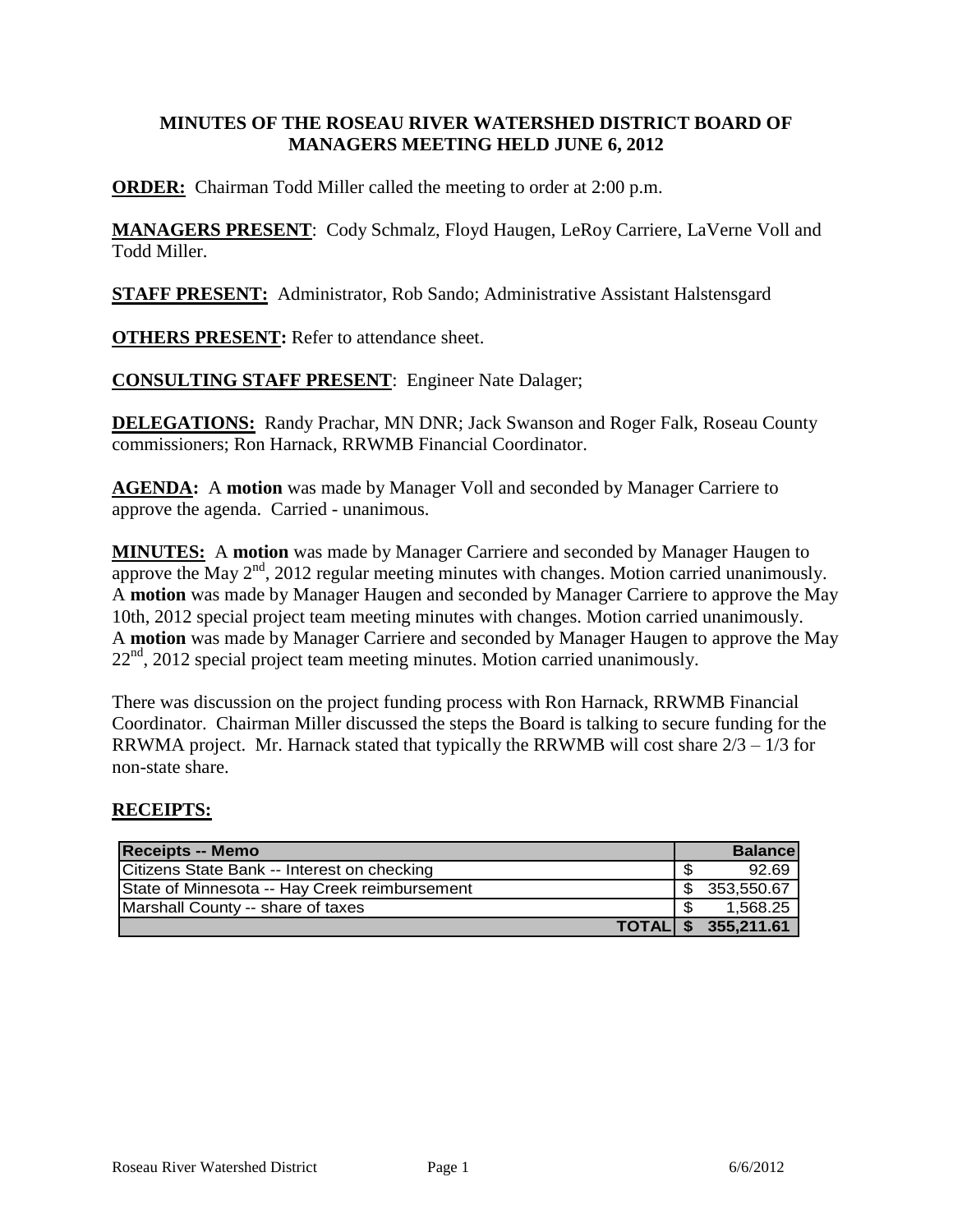| <b>Bills -- Memo</b>                                     |                           | <b>Amount</b> |
|----------------------------------------------------------|---------------------------|---------------|
| City of Roseau -- utilities                              | \$                        | 207.18        |
| Verison -- cell phone charge                             | $\overline{\$}$           | 51.86         |
| CenturyLink -- phone bill                                | $\overline{\mathcal{G}}$  | 107.51        |
| Sjoberg's Cable TV -- cable internet                     | \$                        | 45.53         |
| Marco -- copier maintenance                              | $\overline{\mathcal{G}}$  | 25.00         |
| Roseau Times-Region -- notice                            | $\overline{\$}$           | 10.50         |
| Minnesota Energy -- natural gas bill                     | $\overline{\$}$           | 59.59         |
| Steve Anderson -- legal fees                             | $\overline{\$}$           | 531.25        |
| Houston Engineering -- Project Engineering               | \$                        | 3,524.95      |
| Floyd Haugen -- meetings, mileage and expenses           | $\overline{\$}$           | 408.94        |
| LeRoy Carriere -- meetings, mileage and expenses         | $\overline{\$}$           | 221.29        |
| Cody Schmalz -- meetings, mileage and expenses           | $\overline{\$}$           | 262.98        |
| Todd Miller -- meetings, mileage and expenses            | \$                        | 719.56        |
| LaVerne Voll -- meetings, mileage and expenses           | $\overline{\$}$           | 289.90        |
| Rob Sando -- salary                                      | $\overline{\$}$           | 3,117.86      |
| Tracy Halstensgard -- wages                              | $\overline{\$}$           | 2,050.77      |
| Reliable Office Supply -- ink                            | $\overline{\$}$           | 61.41         |
| PERA -- employee and employer share                      | $\overline{\$}$           | 908.63        |
| Internal Revenue Service -- 941 tax                      | $\overline{\mathcal{G}}$  | 1,667.67      |
| Doug's Supermarket -- food for meetings and supplies     | $\overline{\mathfrak{s}}$ | 84.91         |
| Scott's True Value -- supplies                           | $\overline{\mathfrak{s}}$ | 151.65        |
| Halverson Sand & Gravel, Inc -- FEMA work                | $\overline{\$}$           | 12,980.00     |
| Fleet Supply -- Hay Creek expense                        | $\frac{1}{2}$             | 26.58         |
| Roseau - LOW Title & Abstract -- Hay Creek land purchase | $\overline{\$}$           | 3,759.87      |
| Roseau County Treasurer -- land taxes                    | \$                        | 3,900.00      |
| Auto Owners Insurance -- insurance package               | $\overline{\mathbf{S}}$   | 513.14        |
| <b>TOTAL</b>                                             | $\overline{\$}$           | 35,688.53     |

**BILLS:** A **motion** was made by Manager Voll to pay the normal monthly bills, excluding the Halverson Sand & Gravel, Inc which will be discussed later in the meeting, seconded by Manager Schmalz. Motion carried unanimous.

## **DELEGATIONS:**

Jack Swanson asked about the quote for painting the exterior of the building. There was a brief discussion on the quotes obtained.

Ron Harnack, RRWMB Financial Coordinator, addressed the board with project funding information. The first issue discussed was PILT and how it relates to overall project funding. All "non-bondable" (PILT, legal fees) expenses are able to be contributed to the total project costs and elifible as local match for FDR grants. The State will then reimburse 75% share of the total project cost. There was discussion on how PILT will affect the County taxes. Manager Voll asked about using SD 51 funds on the project. Mr. Harnack stated that was no longer a possibility since the project is underway. Engineer Dalager asked if there was possibly way to access the SD 51 funds as a onetime assessment to the project. The matter will be researched further.

The next item discussed was an email from Mr. Harnack about bonding allocations. Chairman Miller asked Mr. Harnack to elaborate on the fourth item on the email, Mediation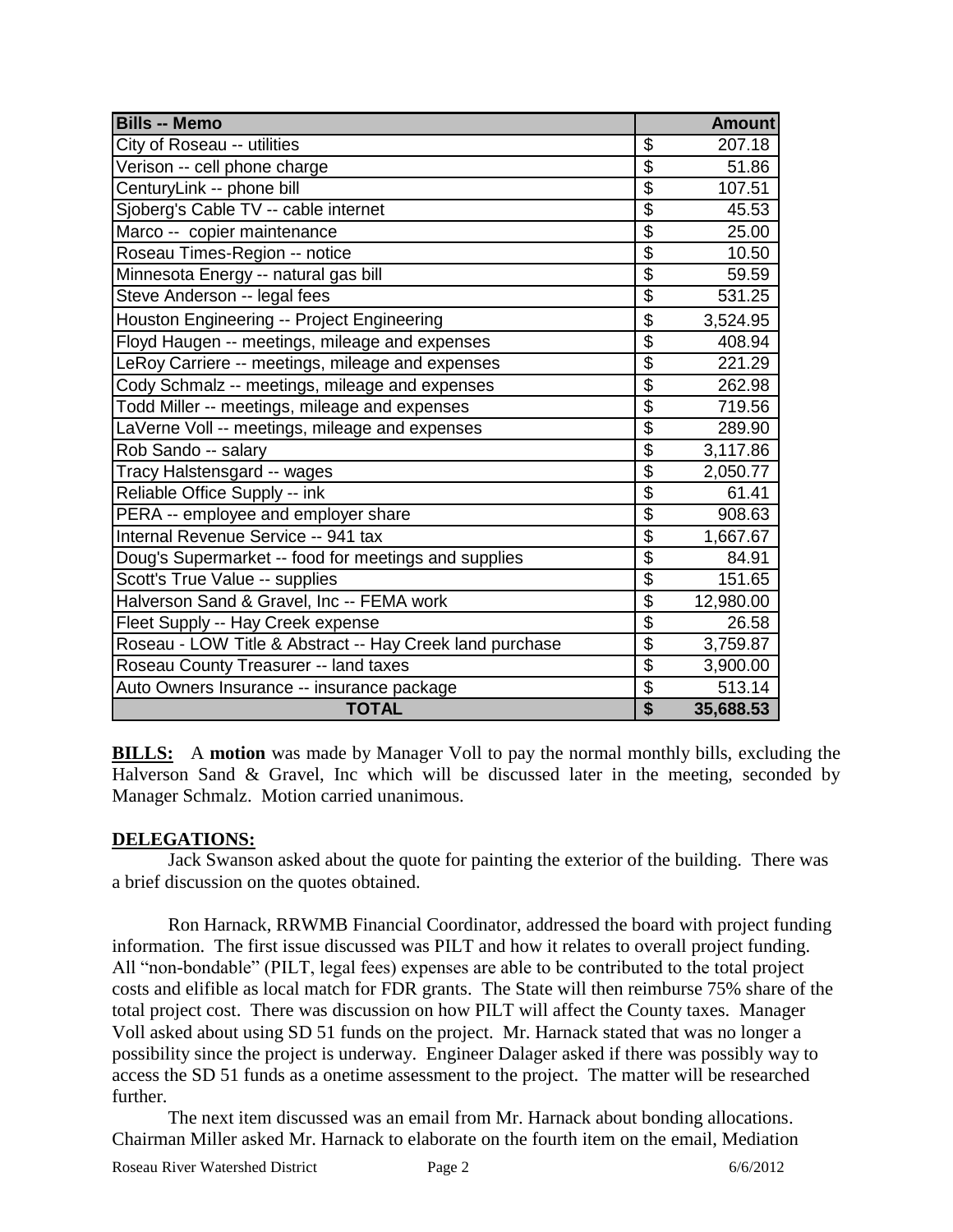Work Group Funds. Mr. Harnack described the biannual funding process. There was discussion on the agency involvement in the Project Team, mediation process. Engineer Dalager stated that it should be unrealistic for the agencies to relax their permitting process and come up with a general permit application.

Chairman Miller discussed the LiDar recollect and the information being given to HDR Engineering for modeling. Mr. Harnack discussed the goal of 20% reduction of peak flows on the main stem and the process to achieve that goal. There was discussion on funding with Federal programs (RIM, WRP ect.).

Chairman Miller asked about pursuing funding for stream gage maintenance. Mr. Harnack stated a proposal is being submitted to the LCCMR as well as other options. Chairman Miller asked about wetland credits on the Hay Creek Project site. Mr. Harnack stated the first step is wetland delineation, and then fill out a wetland credit application with the local SWCD. Engineer Dalager stated the area has been delineated and is under the immediate threat of being farmed.

# **PROJECT REPORT:**

Hay Creek/Norland: There was discussion on landowners utilizing land adjacent to land they are actively farming. The Board was in consensus with allowing landowners to farm the adjacent lands.

There was discussion on paying the PILT to the County and excluding Sect. 21 to pursue wetland credits. The Board elected to wait to pay PILT until the project grant is closer to closing out.

The County will consider adding the township road to their local maintenance route. County Commissioner Falk will discuss the issue with Engineer Ketring. A **motion** was made by Manager Haugen, seconded by Manager Voll to pay the taxes on Sect. 21 of Norland Unorganized, less the penalty. Motion Carried unanimously. Administrator Sando will research the property tax issue for section 33 of Jadis Addition. (West Interceptor)

Engineer Dalager discussed the revised mitigation plan and conservation easement. A **motion** was made by Manager Carriere, seconded by Manager Voll to approve the revised June 2012 mitigation plan and submit it to the COE. Motion carried unanimously. A **motion** was made by Manager Carriere and seconded by Manager Haugen to pay the HDR engineering bill in the amount of \$4,646.45. Motion carried unanimously.

Palmville Project: A **motion** was made by Manager Voll, seconded by Manager Haugen to approve the revised Joint Powers Agreement. Copies will be signed and distributed accordingly. Motion carried unanimously. Celebration ensued.

Chairman Miller discussed some proposed work to be completed in certain areas of the channel. A **motion** was made by Manager Haugen to move forward with graveling and installation of two 18" cmp's, seconded by Manager Voll. Motion carried unanimously.

RRWMA: The board discussed the Joint Powers Agreement. Mr. Prachar discussed the DNR funding encumbrance. A **motion** was made by Manager Carriere, seconded by Manager Haugen to approve the Joint Powers Agreement. Motion carried unanimously. There was extensive discussion on funding with Mr. Prachar and Mr. Harnack. There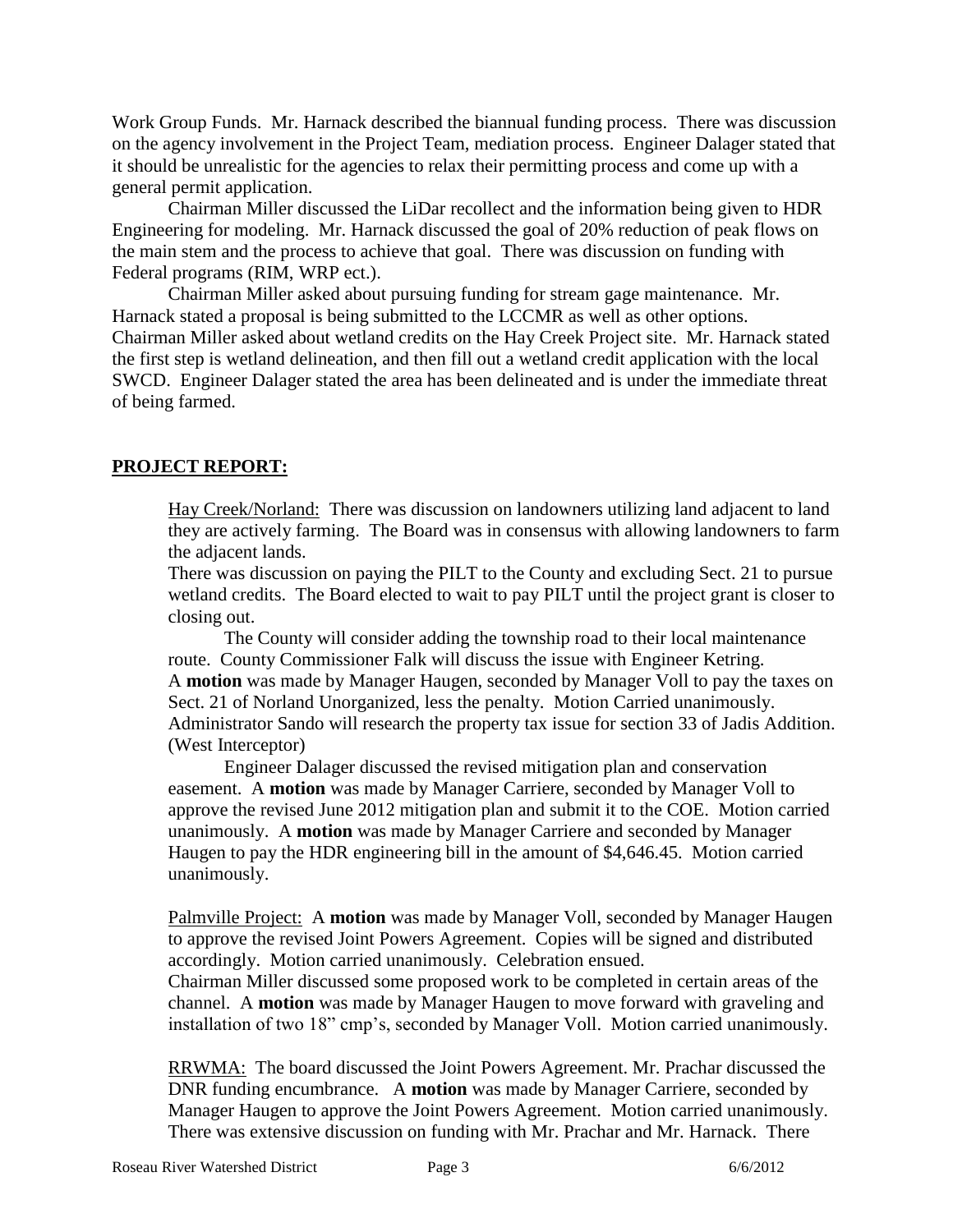will be a meeting on June  $25<sup>th</sup>$  with Engineer Dalager and the agency personnel to work out the details on information that needs to be obtained by preliminary engineering. Engineer Dalager will revise the letter of support to Pat Lynch. A **motion** was made by Manager Carriere and seconded by Manager Haugen to pay the HDR engineering bill in the amount of \$2,521.45. Motion carried with Manager Voll opposed.

Beltrami: DNR Forestry was going to estimate the cost of timber loss in the proposed Beaver Township site. There was discussion on presenting economic loss by LGU's to the Project Team. A **motion** was made by Manager Voll and seconded by Manager Haugen to pay the Houston engineering bill in the amount of \$3,823.93 upon clarification of truck mileage. Motion carried unanimously.

WD#3: Manager Haugen asked about any rules that apply to damages to ditch systems. In lateral 3 cattle are grazing/crossing in the ditch and in lateral 2, there appear to be several large rocks. Administrator Sando will contact the landowner with the cattle.

Arpin Impoundment: Nothing new to update.

# **COMMITTEE REPORTS:**

Rules Committee: There was discussion on Ag Tiling rules.

Personnel Committee: Chairman Miller and Manager Haugen will meet and will continue to work on the Personnel Policy.

Governing Committee: Chairman Miller and Manager Haugen have been working on the By-Laws. Chairman Miller handed out a draft copy for the board to review.

## **PERMITS:**

Administrator Sando has talked to Russ Reise concerning the Nature Conservancy permit. There was discussion on leveling the berm and filling the ditch near the International border. Manager Schmalz and Administrator Sando will work to resolve the issues.

The board discussed permit #12-03. Manager Voll made a **motion** to require control structures on ag tile outlet as a temporary amendment to the District Rules, seconded by Manager Carriere. Motion carried unanimously.

A **motion** was made by Manager Voll seconded by Manager Carriere to approve permit #12-03 (Kelman Kvien) with conditions.

After discussion, Administrator Sando will contact Chuck Skoglund and find out if he has any concerns with the work being proposed. Manager Voll made a **motion** to approve permit #12-04 (David Dahlgren) based on discussion with the affected downstream landowner (Skoglund), seconded by Manager Haugen. Motion carried unanimously.

Permit committee will review Matt Millner's permit applications and report back to the Board.

## **Chairman's Report:**

- RRWMB: Finance committee will reconvene and Chairman Miller requested they review the loss of tax base in the County.
- Basin Commission: modeling effort